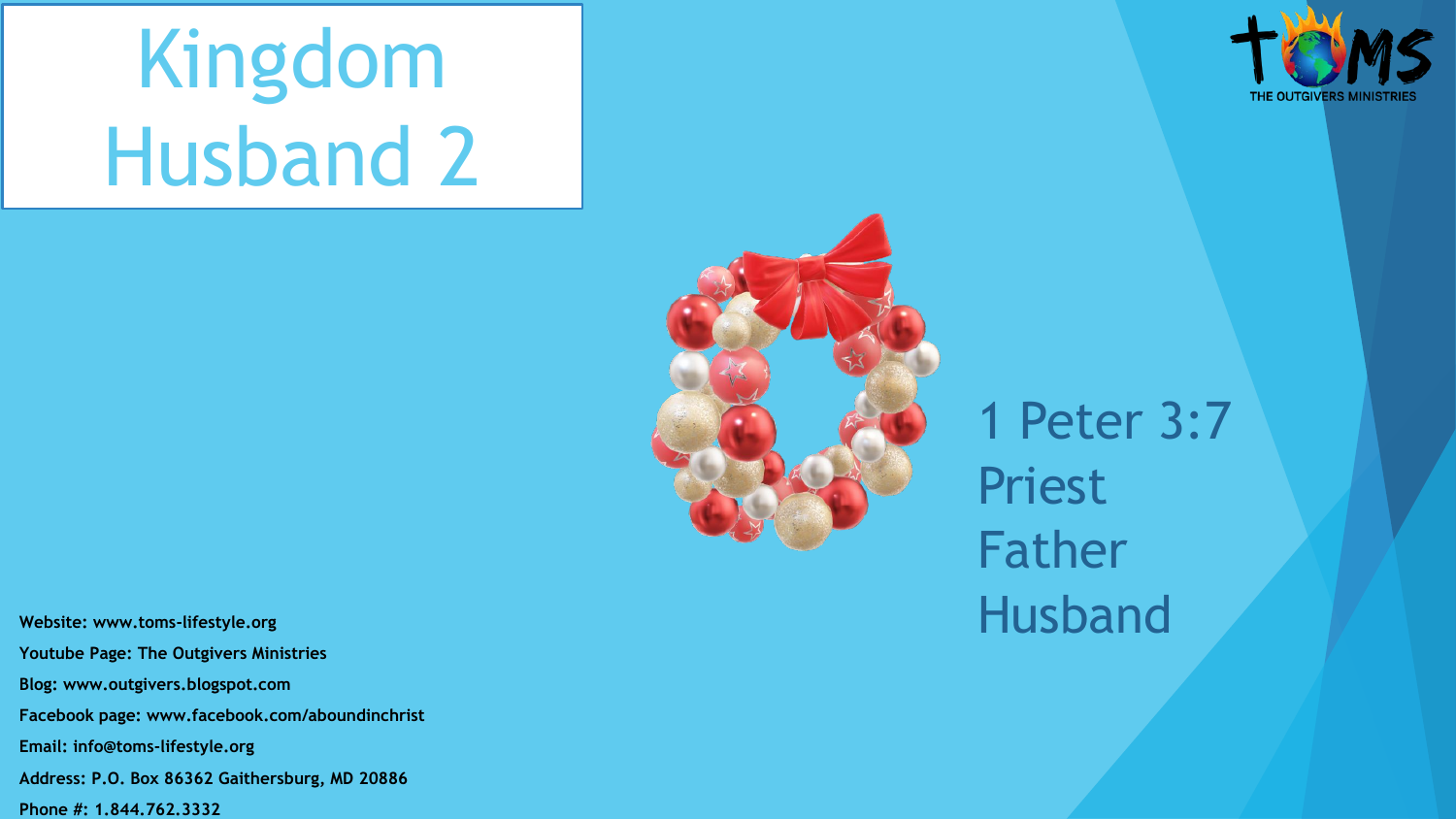## 1 Peter 3:7 NLT

I In the same way, you husbands must give honor to your wives. Treat your wife with understanding as you live together. She may be weaker than you are, but she is your equal partner in God's gift of new life. Treat her as you should so your prayers will not be hindered.

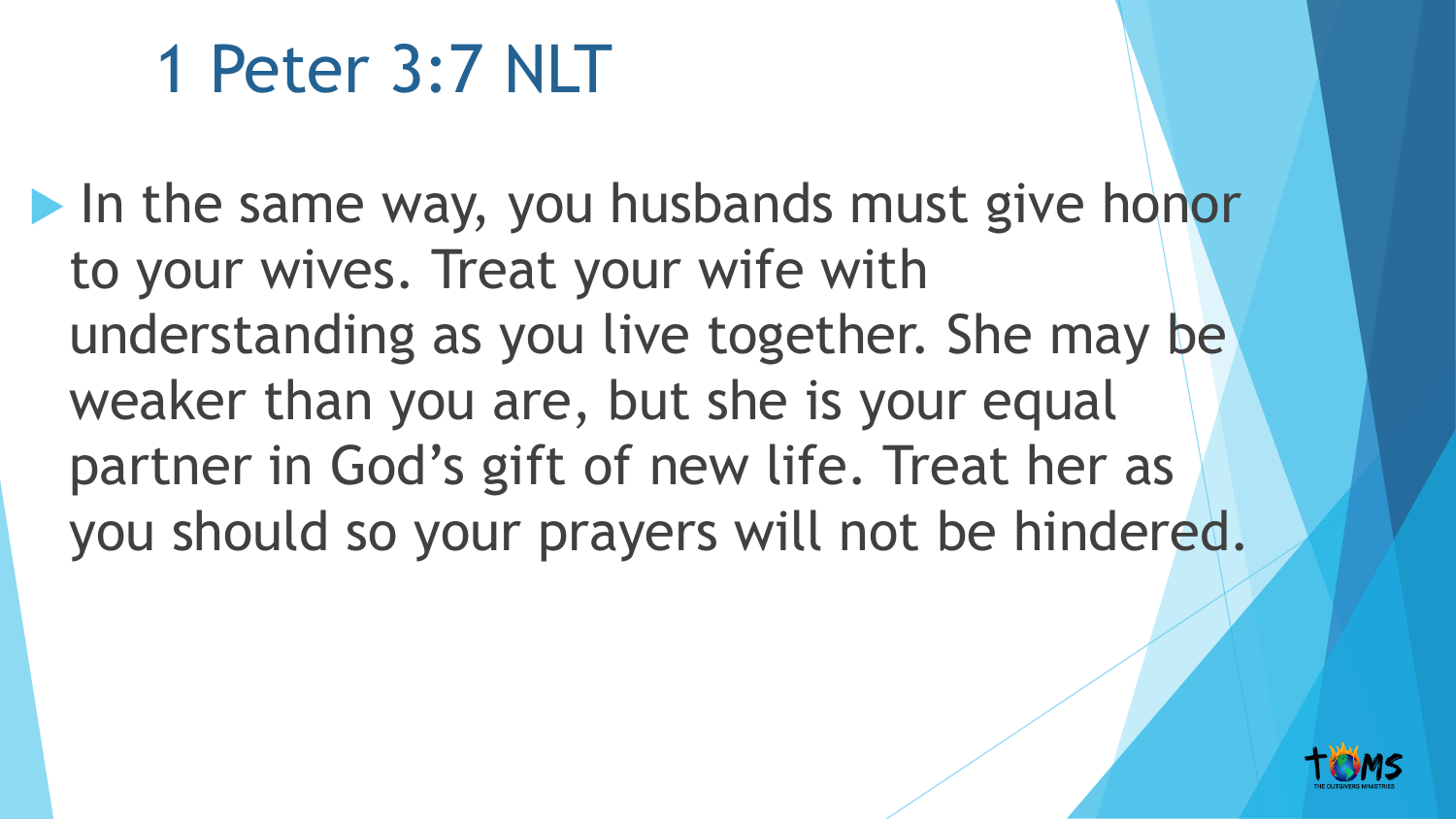Honor your wife: Rom 12:10 NASB "Be devoted to one another in brotherly love; give preference to one another in honor."

- Root of kabod to give weight to someone
- ▶ Valued by God as worth the death of His Son
- **Doing not thinking**
- Recognize and remind her of her value
- Recognize her right to the great respect you deserve
- Her honor account must always be in overflow
- Your honor demand is permanent

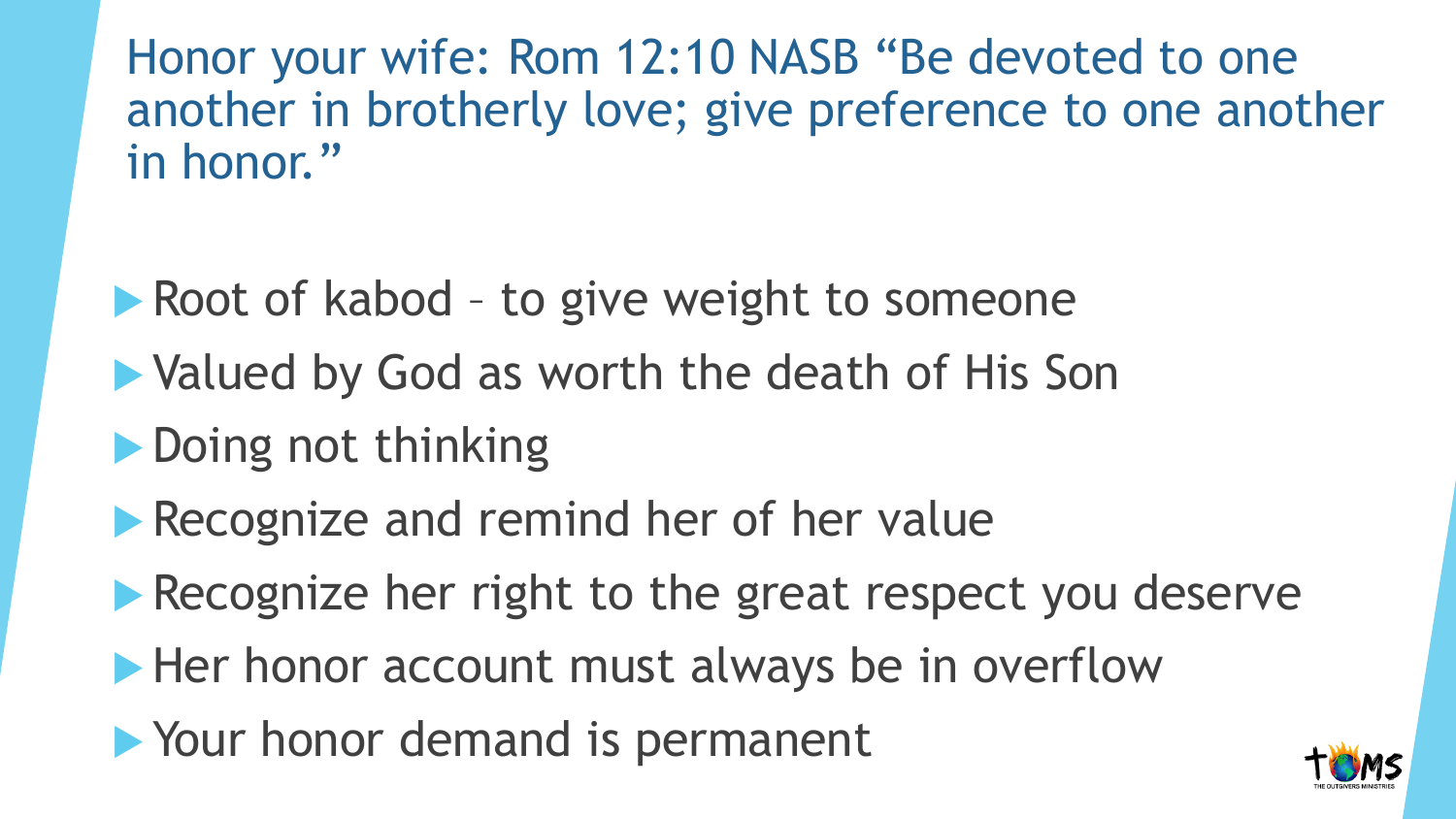## Understand your wife – and takeaway the guess work

- **Temperament Types: Formed as an infant. Develops overtime. Consistent** underlying personality traits. Mostly in combination
- 1) Sanguine Most common, people oriented, enthusiastic, active, emotional, outgoing, extroverted, playful, impulsive, affectionate, expressive, trusting of others, competitive, fear rejection, disorganized
- 2) Choleric Rare as primary, results oriented, stick to goals, face opposition head-on, independent, strong willed, extroverted, short-tempered, fast, irritable, assertive, direct, active, practical, domineering, controlling, rude, easily bored, require less sleep, creative, lack empathy, have few friends
- 3) Melancholic Analytical, attention to detail and quality, wise, quiet, perfectionists, follow the rules, private, introverted, anxious, organized, time conscious, suspicious, conscientious, slow to trust, expect high standards of others
- 4) Phlegmatic Relaxed, service oriented, passive, peaceful, unemotional, indecisive, agreeable, easy to get along with, patient, resist change, loyal

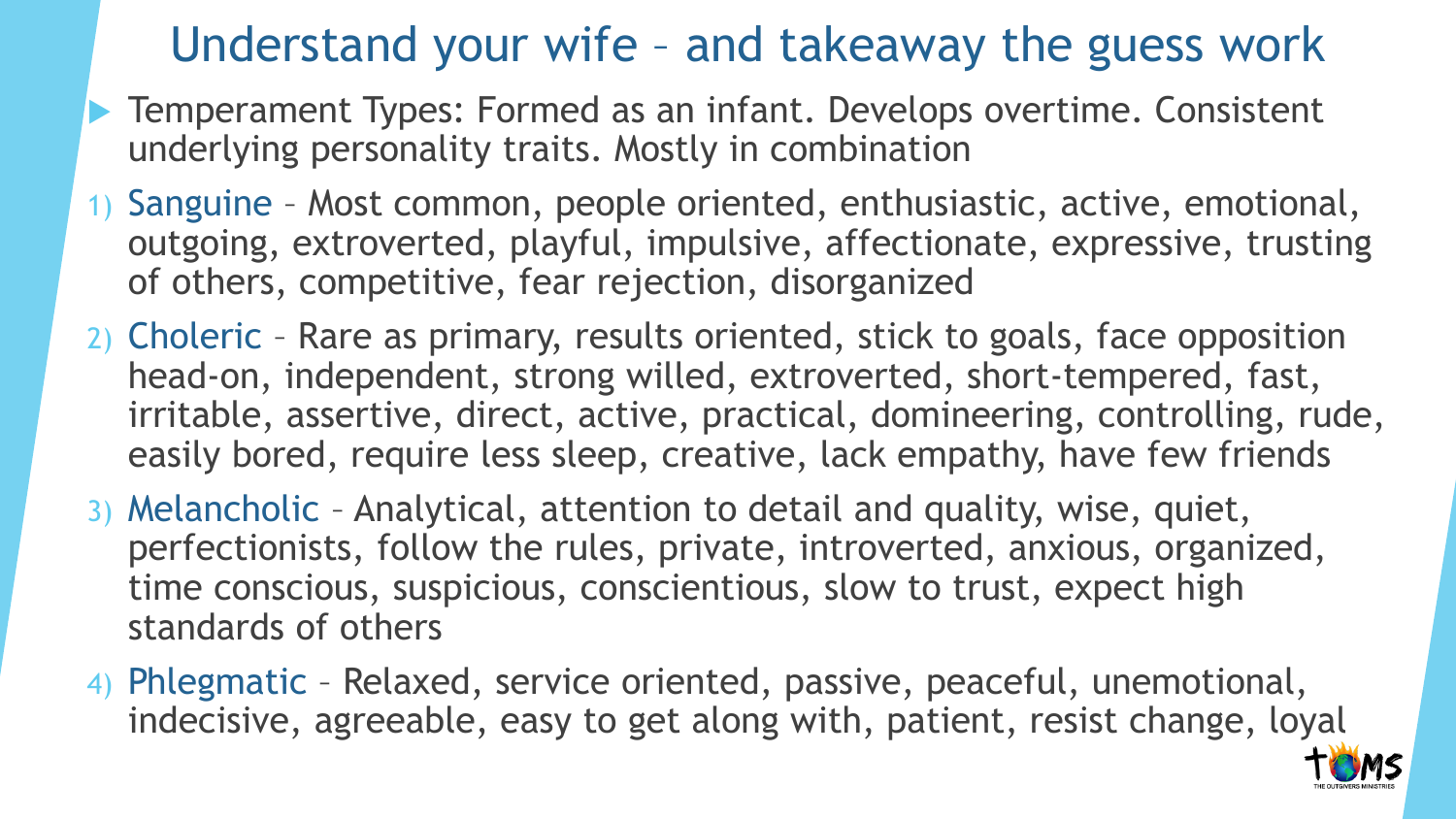Understand your wife - and takeaway the guess wo

## **5 Love Languages**

- 1)Words of Affirmation: Words that build up your wife; simple verbal compliments; she doesn't know your thought; don't fake it – be genuine;
- 2)Receiving Gifts: Doesn't mean she's materialistic; the little gifts; the power of thought in a gift; just what I wanted;
- 3)Acts of Service: Actions speak louder than words; spontaneous not requested
- 4)Quality Time: Undivided attention be deliberate with your time, be mentally present, and be affectionate; easiest to understand and easiest to misinterpret; minuscule tolerance for raincheck
- Physical Touch: Easy to understand and easy to misinterpret; reassuring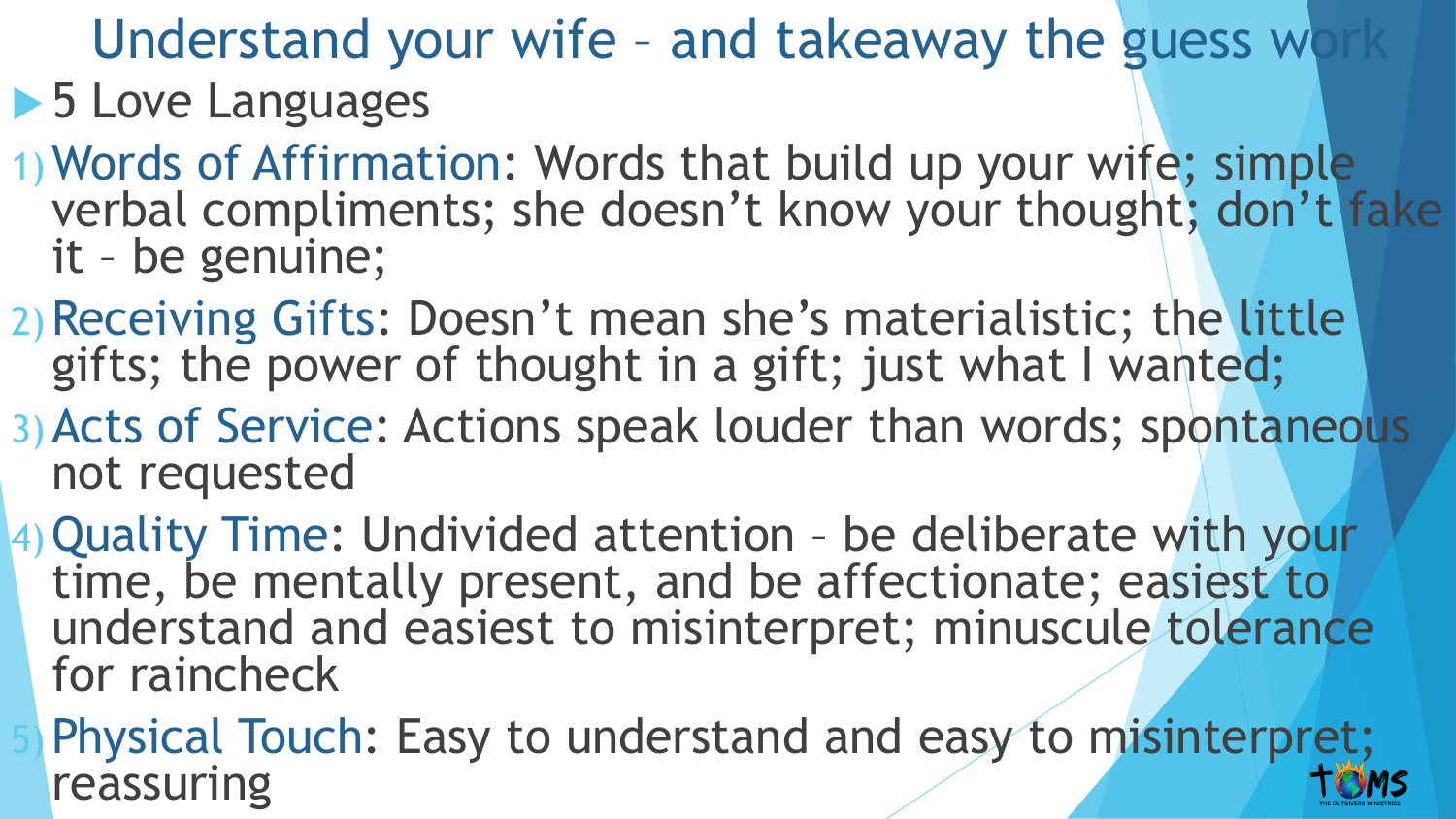Understand each other – and takeaway the guess work

## SWOT

- What type of person are you called to be?
- Does it differ from who you are now?
- What must you do to become who you are called to be?
- **Joseph and Mary Deuteronomy 22:21, Matthew 1:18-25;** 2:13-23
- Isaac and Rebekah Genesis 24-27
- **Jacob and Rachel Genesis 29-31**

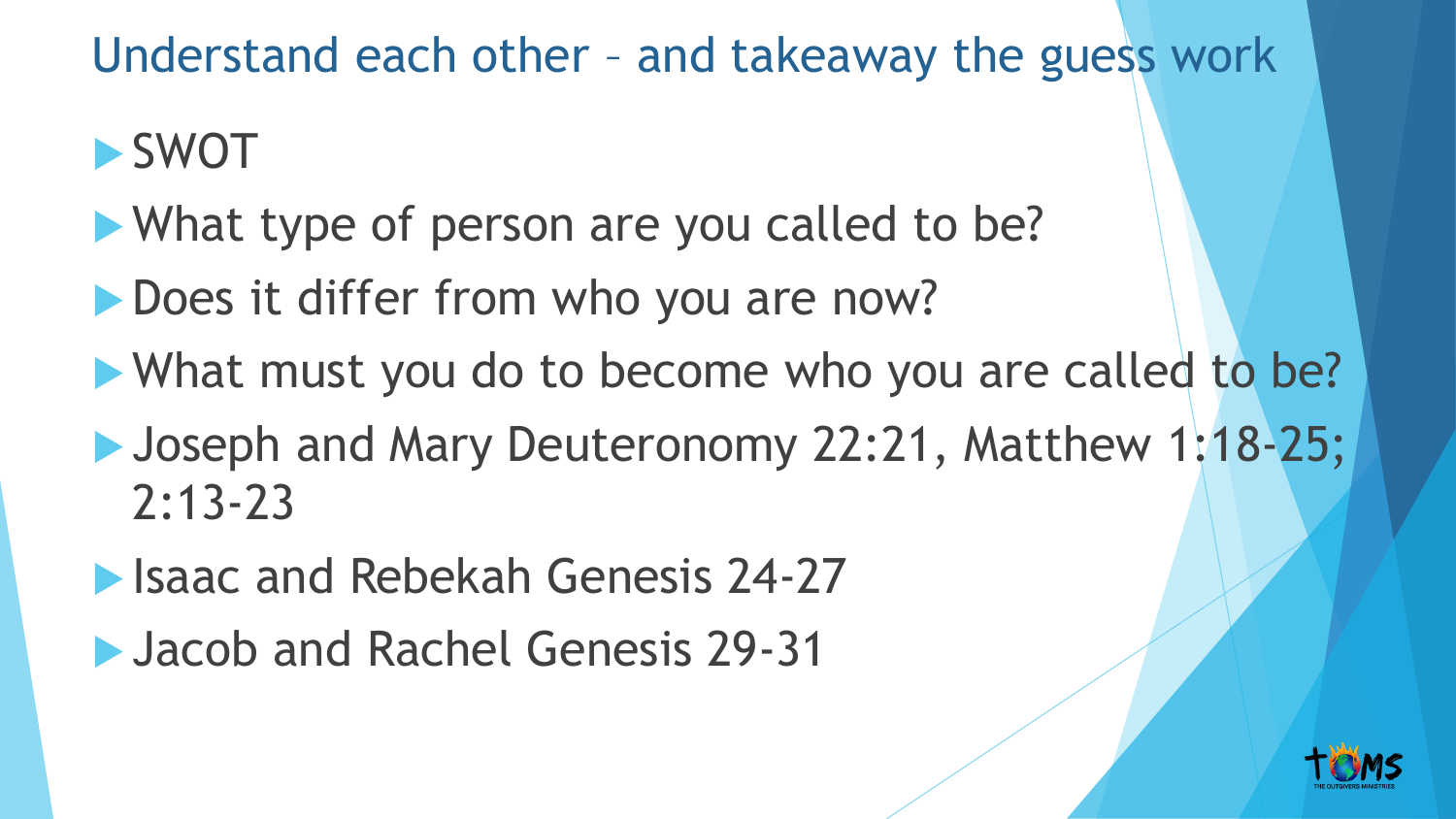## Live together with your wife

- God established oneness between husband and wife Genesis 2:24 NASB "For this reason a man shall leave his father and his mother, and be joined to his wife; and they shall become one flesh."
- **Agape: John 15:12-13 TPT "<sup>12</sup> "So this is my command: Love each** other deeply, as much as I have loved you. **<sup>13</sup>** For the greatest love of all is a love that sacrifices all. And this great love is demonstrated when a person sacrifices his life for his friends." Agape is unconcerned with self; NOT emotions, feelings, familiarity, attraction; IT IS choice, will, faithfulness, commitment, sacrifice
- **Eros: Runs on philia and agape**
- **Philia: Friends same interest;**

▶ Storge: Familial love - familiarity and blood; can be taken for granted, but very strong ties

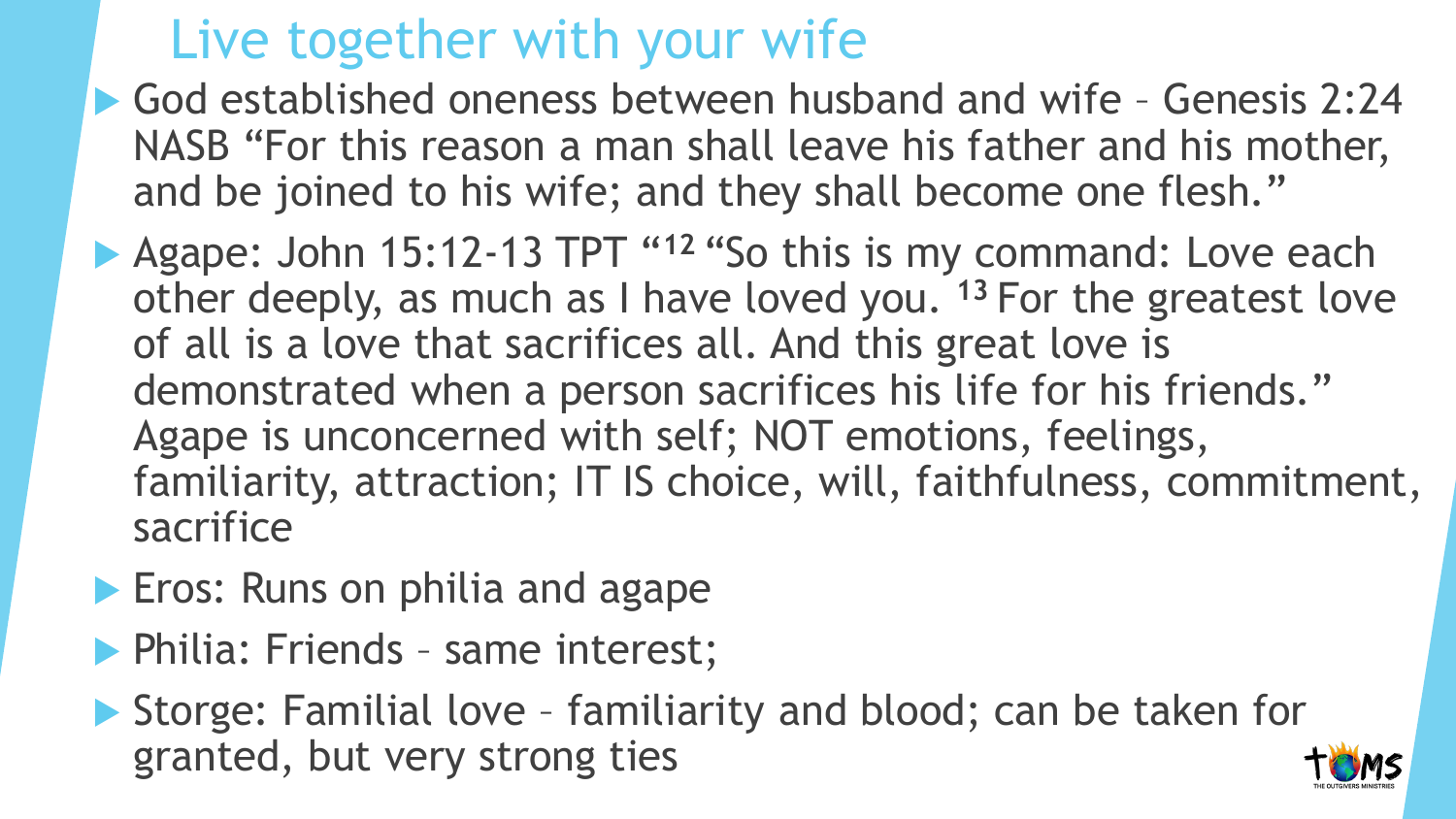## Weaker vessel

Not lesser value (Galatians 3:28; Colossians 1:27)

 Mark 10:42-44 TPT "**<sup>42</sup>** Jesus gathered them all together and said to them, "Those recognized as rulers of the people and those who are in top leadership positions rule oppressively over their subjects, but this is not the example you are to follow. **<sup>43</sup>** You are to lead by a different model. If you want to be the greatest one, then live as one called to serve others. **<sup>44</sup>** The path to promotion and prominence comes by having the heart of a bond-slave who serves everyone."

#### $\blacktriangleright$  Preserve with diligence

▶ 2 Corinthians 1:[3](https://biblehub.com/2_corinthians/1-3.htm)-5 BSB "3Blessed be the God and Father of our Lord Jesus Christ, the Father of compassion and the God of all comfort, **[4](https://biblehub.com/2_corinthians/1-4.htm)**who comforts us in all our troubles, so that we can comfort those in any trouble with the comfort we ourselves have received from God. **[5](https://biblehub.com/2_corinthians/1-5.htm)**For just as the sufferings of Christ overflow to us, so also through Christ our comfort overflows."

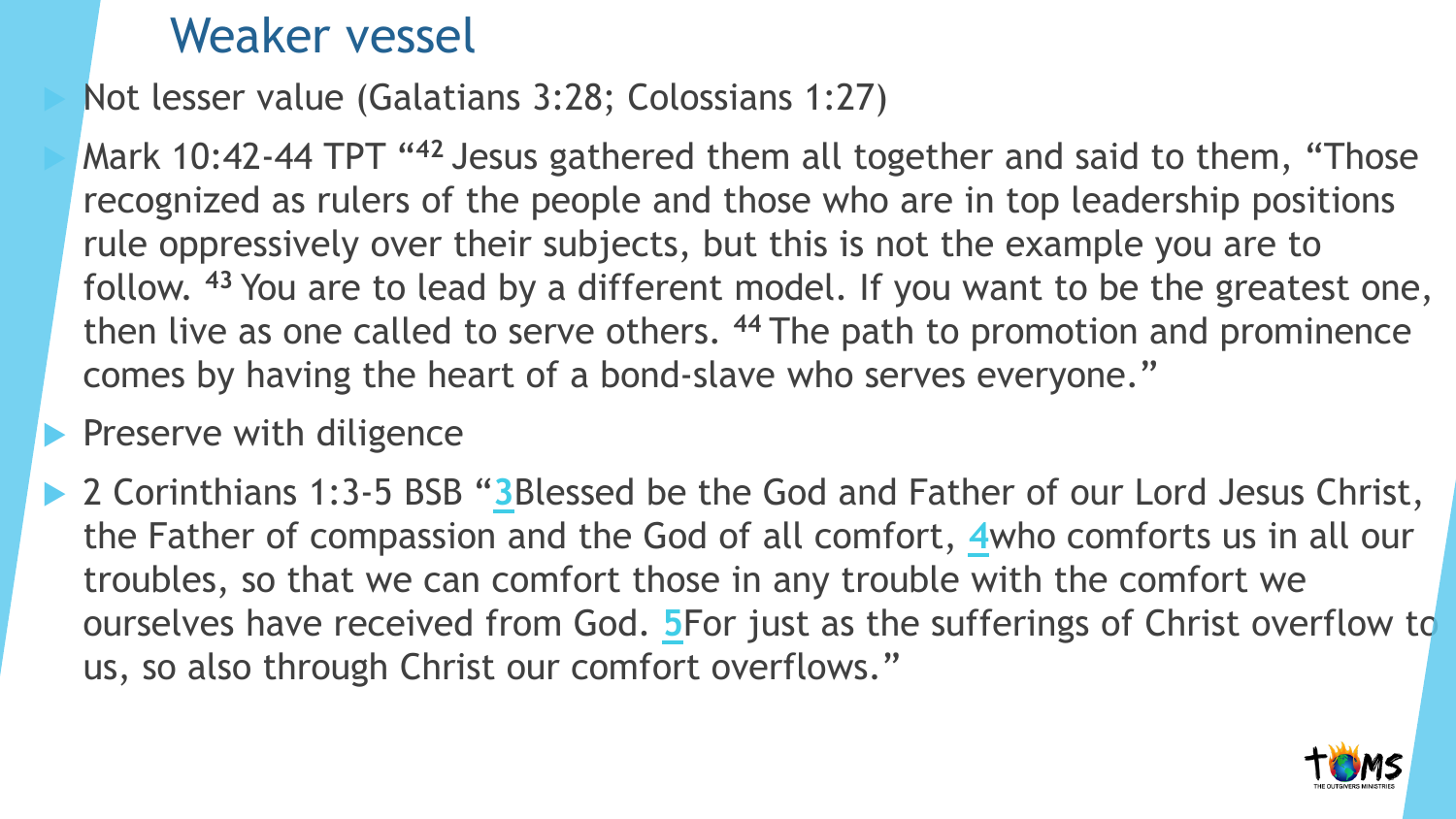#### Equal partner

- **Philleph** 8:4-6 AMP "<sup>4</sup> What is man that You are mindful of him, And the son of [earthborn] man that You care for him? **<sup>5</sup>** Yet You have made him a little lower than God, And You have crowned him with glory and honor. **<sup>6</sup>**You made him to have dominion over the works of Your hands; You have put all things under his feet,"
- Ephesians 1:22 AMP "And He put all things [in every realm] in subjection under Christ's feet, and appointed Him as [supreme and authoritative] head over all things in the church,"
- **Romans 8:14-17 NLT "14 For all who are led by the Spirit of God are children of** God. **<sup>15</sup>** So you have not received a spirit that makes you fearful slaves. Instead, you received God's Spirit when he adopted you as his own children. Now we call him, "Abba, Father." **<sup>16</sup>** For his Spirit joins with our spirit to affirm that we are God's children. <sup>17</sup> And since we are his children, we are his heirs. In fact, together with Christ we are heirs of God's glory. But if we are to share his glory, we must also share his suffering."
	- Same spiritual privilege and eternal importance